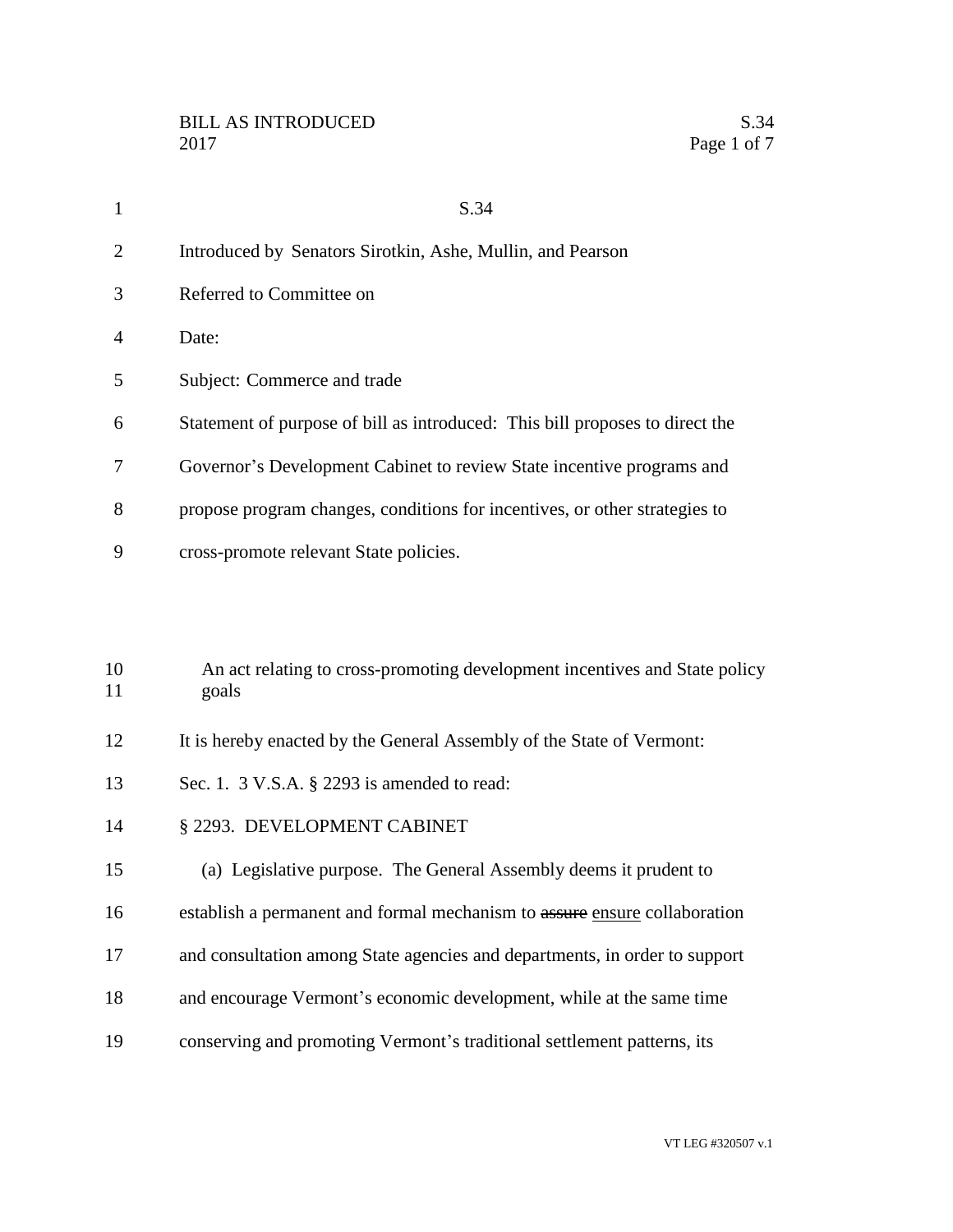| $\mathbf{1}$   | working and rural landscape, its strong communities, and its healthy              |
|----------------|-----------------------------------------------------------------------------------|
| $\overline{2}$ | environment, all in a manner set forth in this section.                           |
| 3              | (b) Development Cabinet.                                                          |
| $\overline{4}$ | $(1)(A)$ A The Development Cabinet is created, to consist of the                  |
| 5              | Secretaries of the Agencies of Administration, of Agriculture, Food and           |
| 6              | Markets, of Commerce and Community Development, of Education, of                  |
| 7              | Natural Resources, and of Transportation.                                         |
| 8              | (B) The Governor or the Governor's designee shall chair the                       |
| 9              | Development Cabinet.                                                              |
| 10             | (2) The Development Cabinet shall advise the Governor on how best to              |
| 11             | implement the purposes of this section, and shall recommend changes as            |
| 12             | appropriate to improve implementation of those purposes.                          |
| 13             | (3)(A) The Development Cabinet may establish interagency work                     |
| 14             | groups to support its mission, drawing membership from any agency or              |
| 15             | department of State government.                                                   |
| 16             | (B) Any interagency work groups established under this subsection                 |
| 17             | (b) shall evaluate, test the feasibility of, and suggest alternatives to economic |
| 18             | development proposals, including proposals for public-private partnerships,       |
| 19             | submitted to them for consideration.                                              |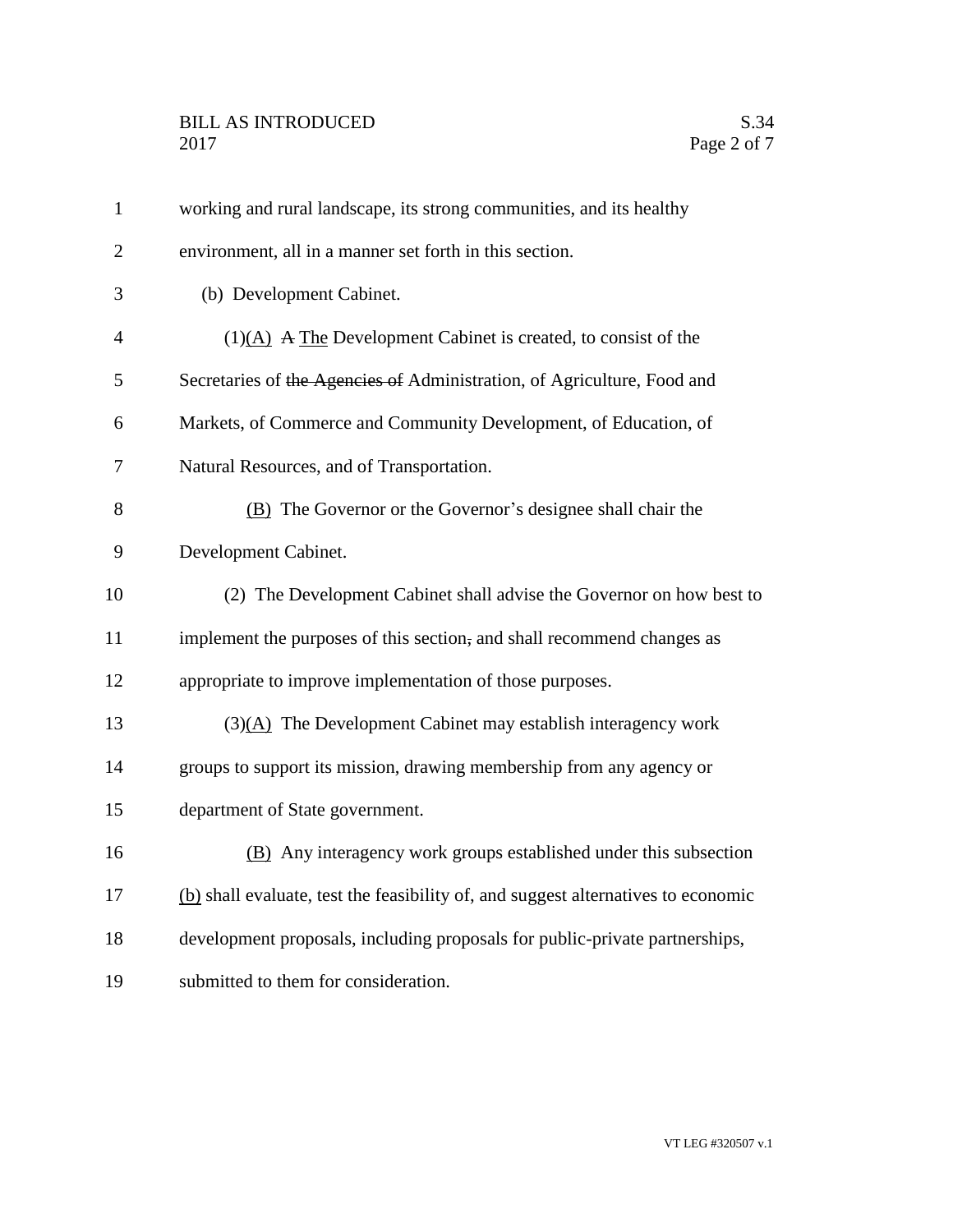## BILL AS INTRODUCED S.34 Page 3 of 7

| $\mathbf{1}$   | (C) The Development Cabinet shall refer to appropriate interagency                         |
|----------------|--------------------------------------------------------------------------------------------|
| $\overline{2}$ | workgroups any economic development proposal that has a significant impact                 |
| 3              | on the inventory or use of State land or buildings.                                        |
| 4              | (4) The Development Cabinet shall:                                                         |
| 5              | (A) review State loan, grant, and other incentive programs to explore                      |
| 6              | whether and how the expenditure of State funds through incentive programs                  |
| 7              | can cross-promote relevant State policies, including the adoption of renewable             |
| 8              | energy, public access to conserved lands, and water quality improvements;                  |
| 9              | (B) recommend to the Governor and the General Assembly areas for                           |
| 10             | improvement, program changes, conditions on incentives, and other strategies               |
| 11             | to ensure cross-promotion of relevant State policies through incentive                     |
| 12             | programs; and                                                                              |
| 13             | (C) on or before December 15 of each even-numbered year, submit a                          |
| 14             | report to the Governor and the General Assembly on the implementation of its               |
| 15             | recommendations and the effectiveness of efforts to cross-promote incentive                |
| 16             | programs and State policies.                                                               |
| 17             | (c) Implementation. All State agencies that have programs or take actions                  |
| 18             | affecting land use, including those identified under $3 \text{ V.S.A.}$ chapter 67 of this |
| 19             | title, shall, through or in conjunction with the members of the Development                |
| 20             | Cabinet:                                                                                   |
| 21             | (1) Support conservation of working lands and open spaces.                                 |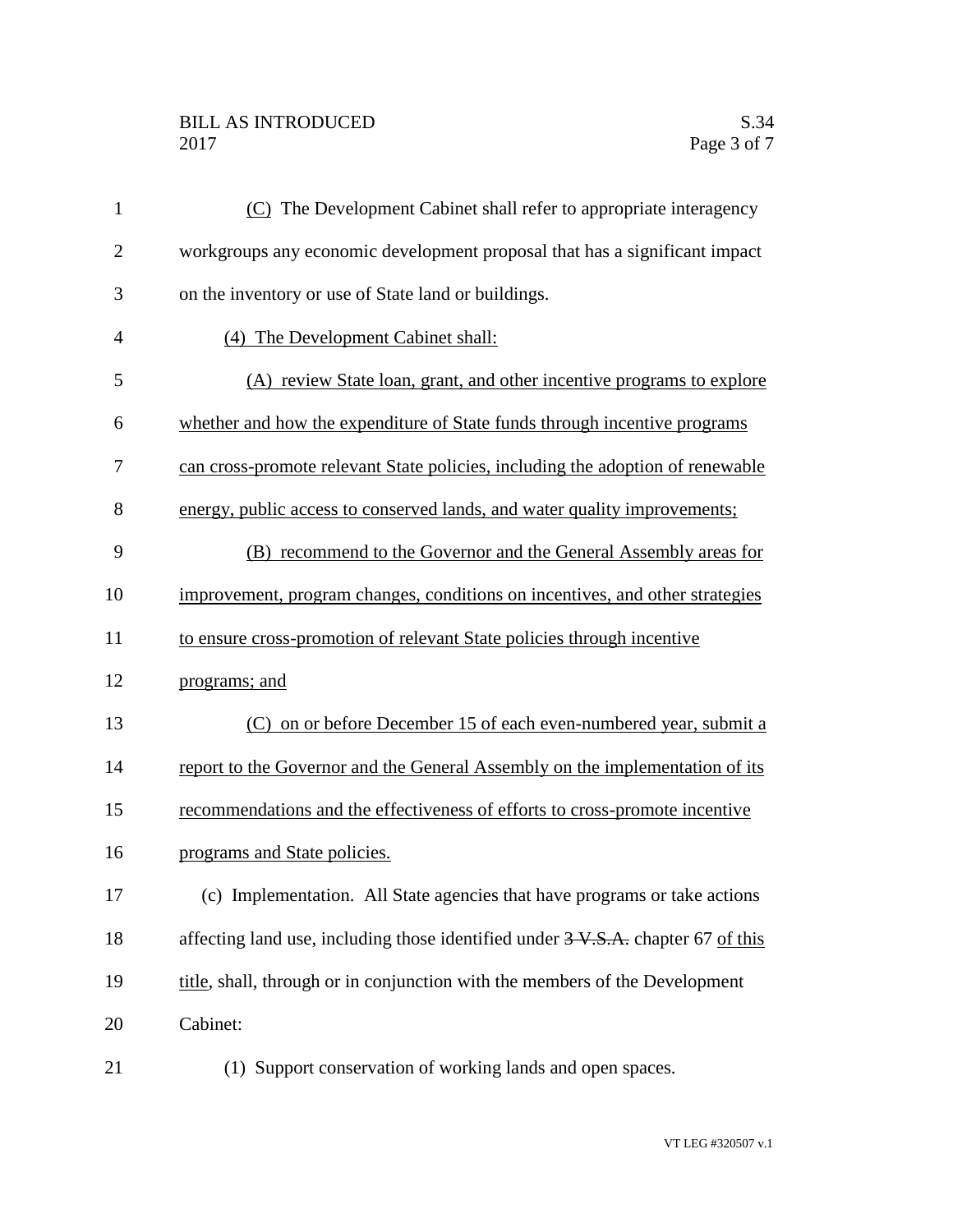| $\mathbf{1}$   | (2) Strengthen agricultural and forest product economies, and encourage         |
|----------------|---------------------------------------------------------------------------------|
| $\overline{2}$ | the diversification of these industries.                                        |
| 3              | (3) Develop and implement plans to educate the public by encouraging            |
| 4              | discussion at the local level about the impacts of poorly designed growth, and  |
| 5              | support local efforts to enhance and encourage development and economic         |
| 6              | growth in the State's existing towns and villages.                              |
| 7              | (4) Administer tax credits, loans, and grants for water, sewer, housing,        |
| 8              | schools, transportation, and other community or industrial infrastructure, in a |
| 9              | manner consistent with the purposes of this section.                            |
| 10             | (5) To the extent possible, endeavor to make the expenditure of State           |
| 11             | appropriations consistent with the purposes of this section.                    |
| 12             | (6) Encourage development in, and work to revitalize, land and                  |
| 13             | buildings in existing village and urban centers, including "brownfields,"       |
| 14             | housing stock, and vacant or underutilized development zones. Each agency is    |
| 15             | to set meaningful and quantifiable benchmarks.                                  |
| 16             | (7) Encourage communities to approve settlement patterns based on               |
| 17             | maintaining the State's compact villages, open spaces, working landscapes,      |
| 18             | and rural countryside.                                                          |
| 19             | (8) Encourage relatively intensive residential development close to             |
| 20             | resources such as schools, shops, and community centers and make                |
| 21             | infrastructure investments to support this pattern.                             |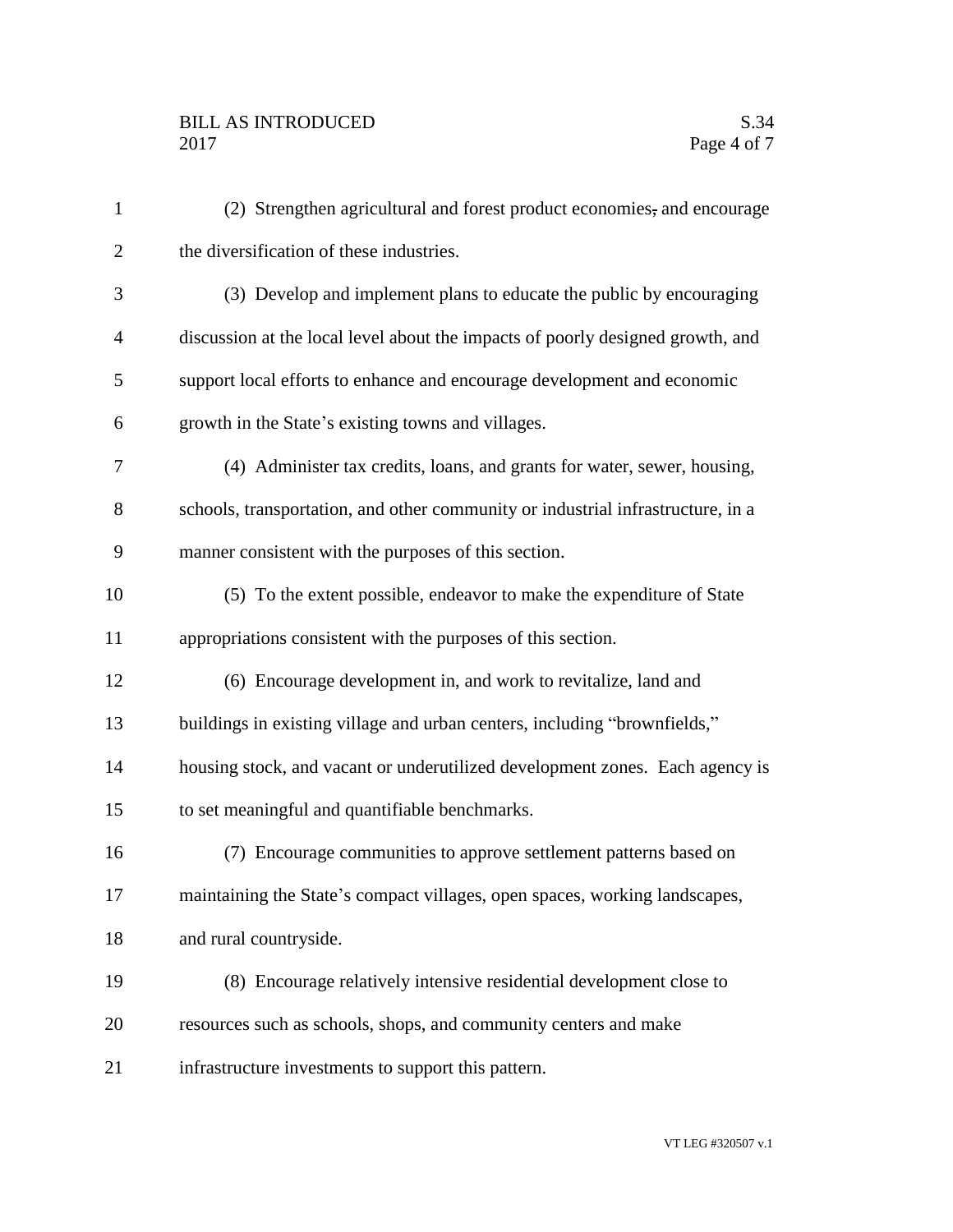## BILL AS INTRODUCED S.34 Page 5 of 7

| $\mathbf{1}$   | (9) Support recreational opportunities that build on Vermont's                 |
|----------------|--------------------------------------------------------------------------------|
| $\overline{2}$ | outstanding natural resources, and encourage public access for activities such |
| 3              | as boating, hiking, fishing, skiing, hunting, and snowmobiling. Support; and   |
| $\overline{4}$ | support and work collaboratively to make possible sound development and        |
| 5              | well-planned growth in existing recreational infrastructure.                   |
| 6              | (10) Provide means and opportunity for downtown housing for mixed              |
| 7              | social and income groups in each community.                                    |
| 8              | $(11)$ [Repealed.]                                                             |
| 9              | (12) Encourage timely and efficient processing of permit applications          |
| 10             | affecting land use, including pursuant to 10 V.S.A. chapter 151 and the        |
| 11             | subdivision regulations adopted under 18 V.S.A. § 1218, in order to encourage  |
| 12             | the development of affordable housing and small business expansion, while      |
| 13             | protecting Vermont's natural resources.                                        |
| 14             | (13) Participate in creating a long-term economic development plan,            |
| 15             | including making available the members of any agency or department of State    |
| 16             | government as necessary and appropriate to support the mission of an           |
| 17             | interagency work group established under subsection (b) of this section.       |
| 18             | (d) Interagency work group.                                                    |
| 19             | (1) Pursuant to the recommendations of the Oversight Panel on                  |
| 20             | Economic Development created in 2010 Acts and Resolves No. 146, Sec. G6,       |
| 21             | the Development Cabinet shall create an interagency work group as provided     |
|                |                                                                                |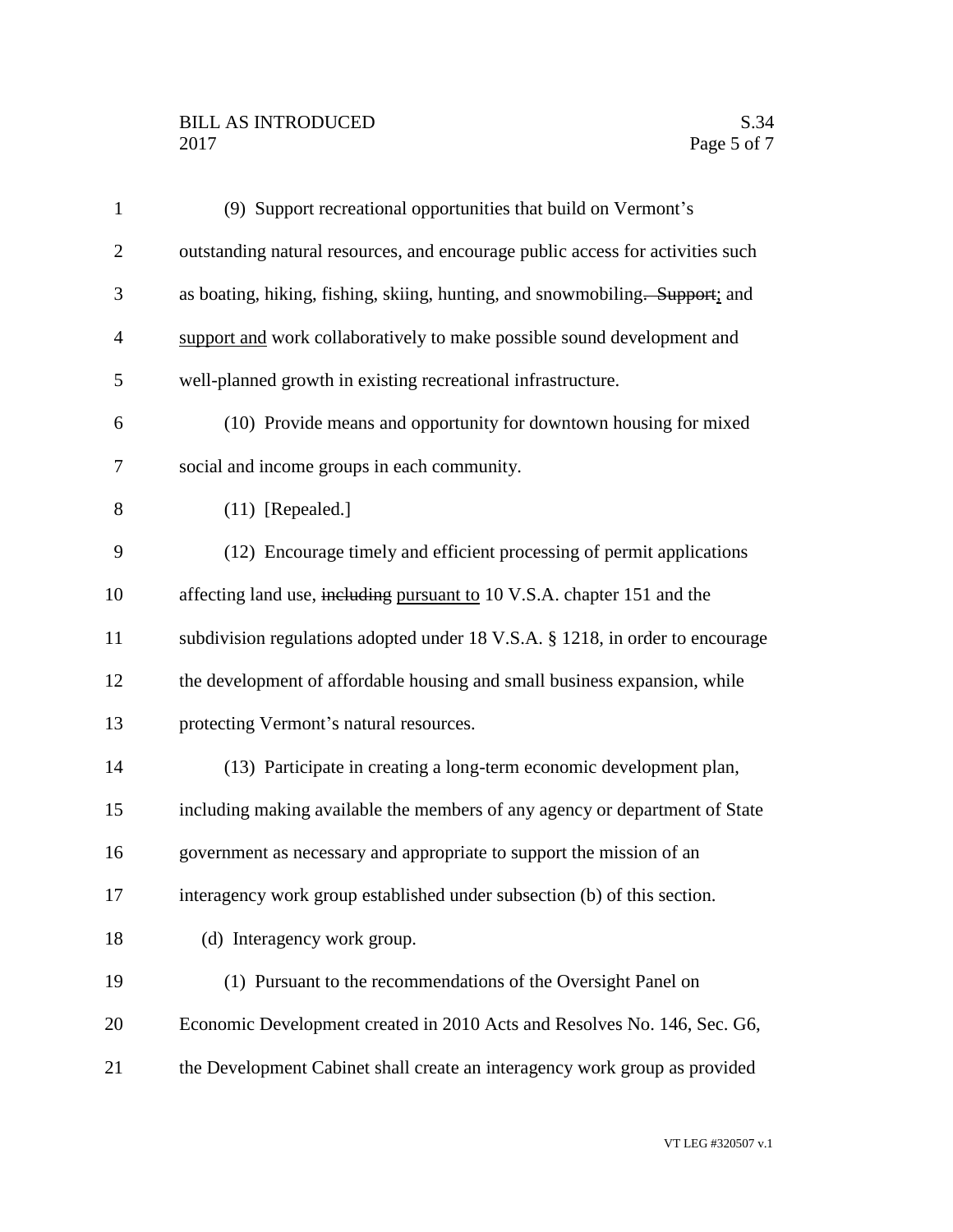| $\mathbf{1}$   | in subsection (b) of this section with the Secretary of Commerce and          |
|----------------|-------------------------------------------------------------------------------|
| $\overline{2}$ | Community Development serving as its chair.                                   |
| 3              | (2) The mission of the work group shall be to develop a long-term             |
| $\overline{4}$ | economic development plan for the State, which shall identify goals and       |
| 5              | recommend actions to be taken over 10 years, and which shall be consistent    |
| 6              | with the four principles of economic development identified in 10 V.S.A. § 3  |
| 7              | and the relevant population-level outcomes for economic development set forth |
| 8              | in $3 \text{ V.S.A.}$ § section 2311 of this title.                           |
| 9              | (e) Long-term economic development plan. (1) On or before January 15,         |
| 10             | 2014, and every two years thereafter, the Development Cabinet or its work     |
| 11             | group shall complete a long-term economic development plan as required        |
| 12             | under subsection (d) of this section and recommend it to the Governor.        |
| 13             | (2) Commencing with the plan due on or before January 15, 2016, the           |
| 14             | Development Cabinet or its work group may elect only to prepare and           |
| 15             | recommend to the Governor an update of the long-term economic development     |
| 16             | plan.                                                                         |
| 17             | (3) Administrative support for the economic development planning              |
| 18             | efforts of the Development Cabinet or its work group shall be provided by the |
| 19             | Agency of Commerce and Community Development.                                 |